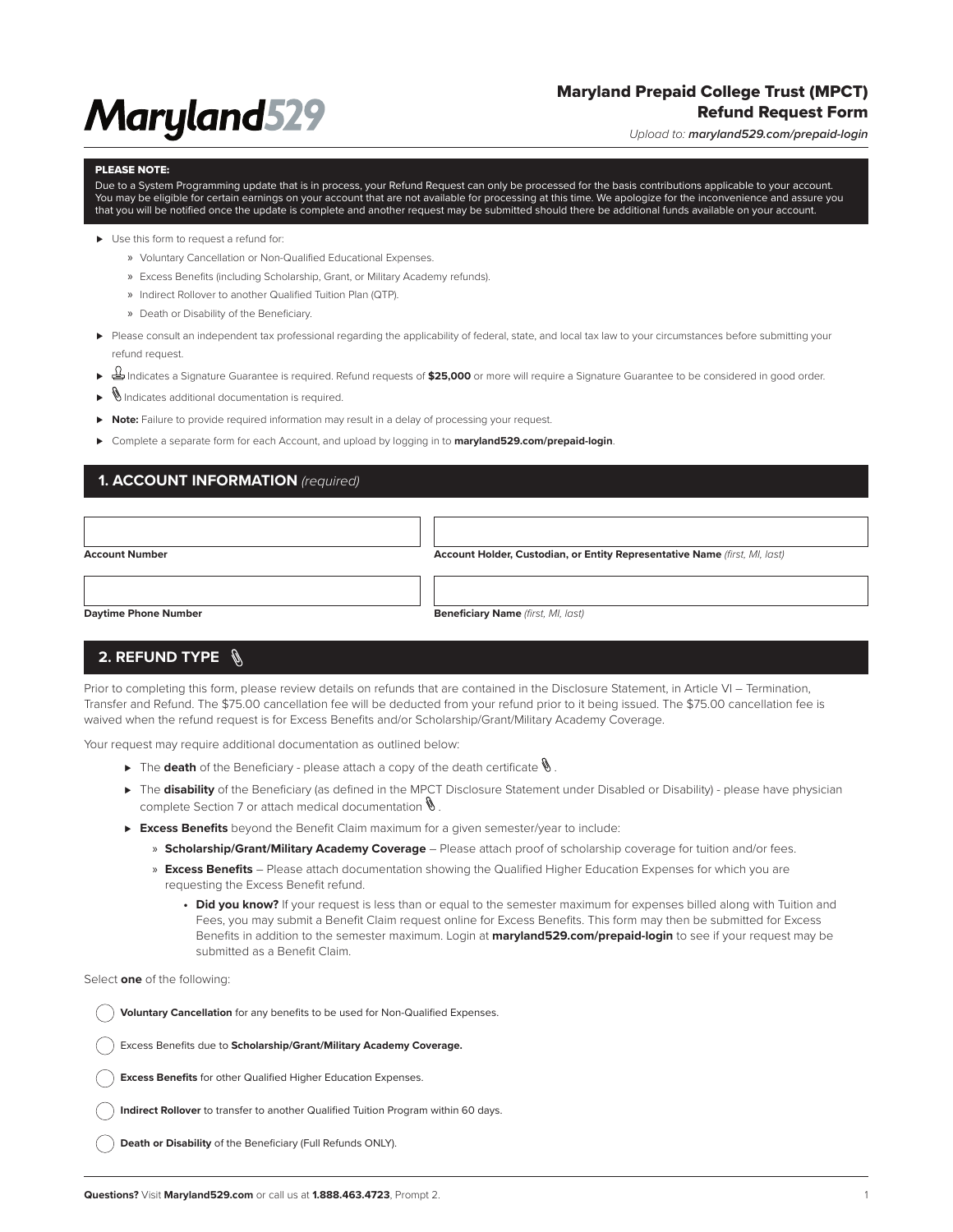### **3. REFUND AMOUNT**

Indicate below whether you are requesting a full or partial refund:

| <b>Full Refund</b>           |  |  |  |
|------------------------------|--|--|--|
| <b>Partial Refund</b>        |  |  |  |
|                              |  |  |  |
| <b>Partial Refund Amount</b> |  |  |  |
| 4. REFUND PAYEE              |  |  |  |

### The refund will be issued to the address on record for the payee within five to ten business days of the processing of a refund request in good order. Please select a payee below to receive the refund and the associated tax reporting:

| Account Holder |  |
|----------------|--|
|                |  |

**Beneficiary**

## **5. ACCOUNT HOLDER'S SIGNATURE**

By signing below, I agree to the terms and conditions set forth below and in the MPCT Disclosure Statement. I understand and agree that these documents govern all aspects of this Account and are incorporated herein by reference.

I certify that I am the Account Holder, or I have the authority to act on behalf of the Account Holder, and additionally that:

It is my intent to request a refund from my MPCT Account and I authorize Maryland529, MPCT, its agents and their affiliates to act on my instructions based upon this information. I understand that there may be tax penalties associated with my request and that I am solely responsible for the tax repercussions of this request. All of the information provided by me on this form is, and all information provided by me in the future will be, true, complete and correct. I understand that the MPCT Disclosure Statement may be amended from time to time and I understand and agree that I will be subject to the terms of those amendments. If I am issuing instructions for an Account in a representative capacity (e.g., as a Trustee of a Trust or pursuant to a Power of Attorney), I understand and acknowledge that I am assuming any responsibility for any adverse consequences resulting from my instructions. I further agree that neither Maryland529, MPCT, nor its agents will be liable for any loss, liability, cost or expense for acting upon these instructions, except to the extent required by applicable law.

**Signature of Account Holder, Custodian, or Authorized Representative Date** *(mm/dd/yyyy)*

**Authorized Officer to Place Stamp Here**

## **6. SIGNATURE GUARANTEE**

All refund requests of **\$25,000** or more will require a Signature Guarantee to be considered in good order. Authorized officers of certain commercial banks, trust companies, savings associations, credit unions and members of the United States stock exchange may provide a signature guarantee. A notary public cannot provide a medallion signature guarantee. Do not sign below until you are in the presence of the authorized officer providing the signature guarantee.

**I certify that the information provided herein is true and complete in all respects.**

**Signature of Account Holder**

**Date** *(mm/dd/yyyy)*

**Title / Name of Institution**

*See next page for Section 7*